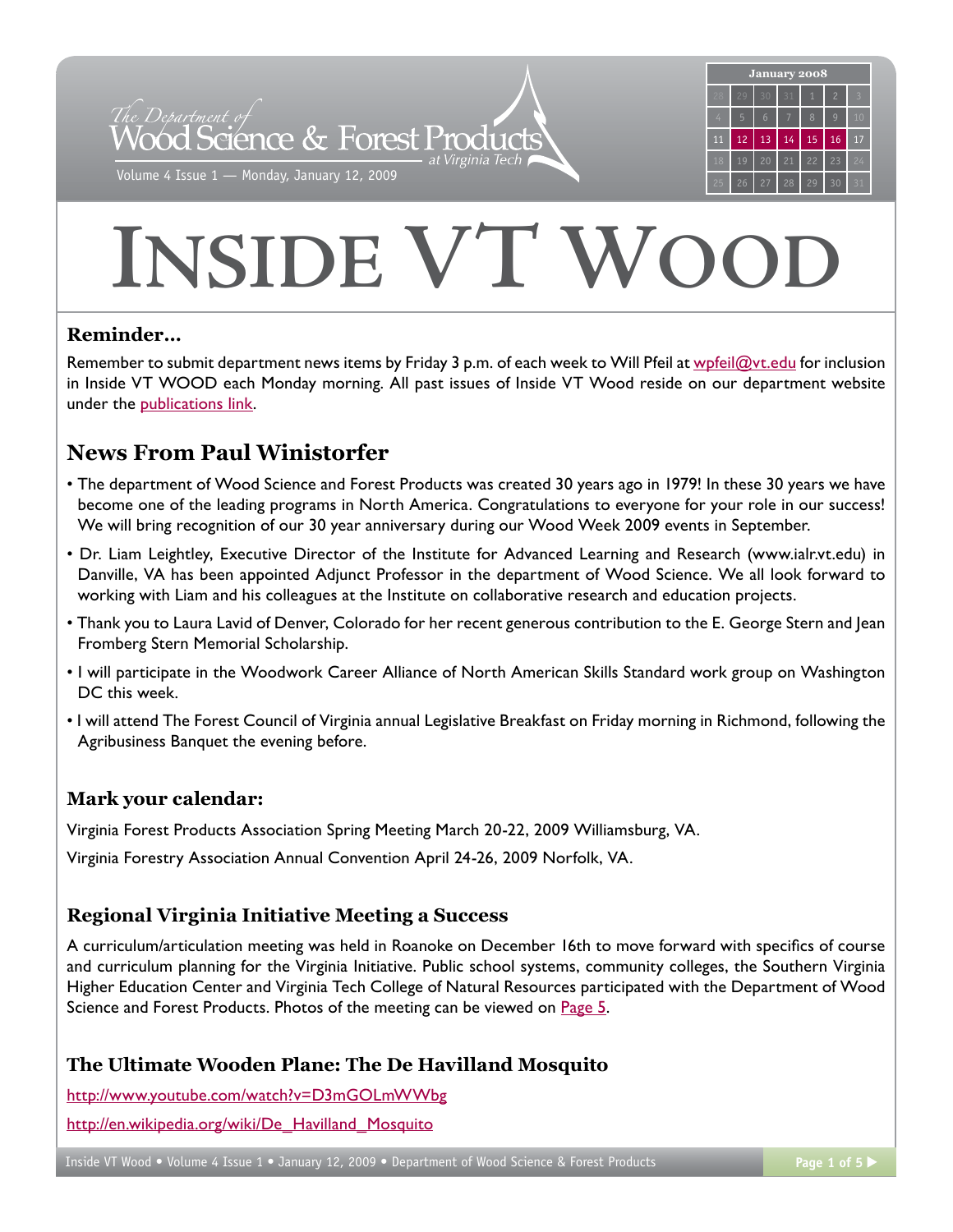# **Wood Connects Cheatham Hall and Latham Hall**

The new connector is going up between Cheatham Hall and Latham Hall in the Northeast corner of Cheatham Hall. Wood is the material of choice for this project! This is a beautiful timber-frame structure and is worth seeing before it is complete!



# **Modern Materials Handling Blog Recognizes Mark White, Professor Emeritus**

Excerpts of an online BLOG by Bob Trebilcock have been reprinted here:

A new year in supply chain management and automated materials handling

January 6, 2009

Bob Trebilcock

I just went back into our archives and found that I wrote 88 briefings in 2008. That was 88 conversations with industry leaders about topics as varied as inventory control and warehouse management systems (WMS), network design, conveyors, the latest in bar code scanners, RFID, automated storage and retrieval, and whatever else was on the minds of the executives who were willing to share their time and thoughts.

When I look back over the year, several conversations stood out.

I hope systems-based approach to unit load design gets wider play: Okay, that's a mouthful, but a systems-based approach to unit load design is a concept developed by Mark White, a professor emeritus at Virginia Tech and a former director of the Pallet & Container Lab and the Center for Unit Load Design. Mark's idea is that pallets, industrial packaging, and materials handling systems are too often designed in a vacuum. The folks designing pallets never talk to the packaging engineers who don't have a say in the systems design. The result: The money saved by designing the conveyor system a certain way may be lost many times over in extra pallet and packaging expenditures. Instead, White and his Virginia Tech colleagues are training a generation of engineers who are familiar with all three disciplines. His biggest challenge is getting the ear of supply chain executives who can implement his concepts. Caveat Emptor: I've known Mark for years, going back to my days in the pallet industry. But I still think it's a great idea.

Here's hoping that 2009 is as interesting and provocative to write about as 2008.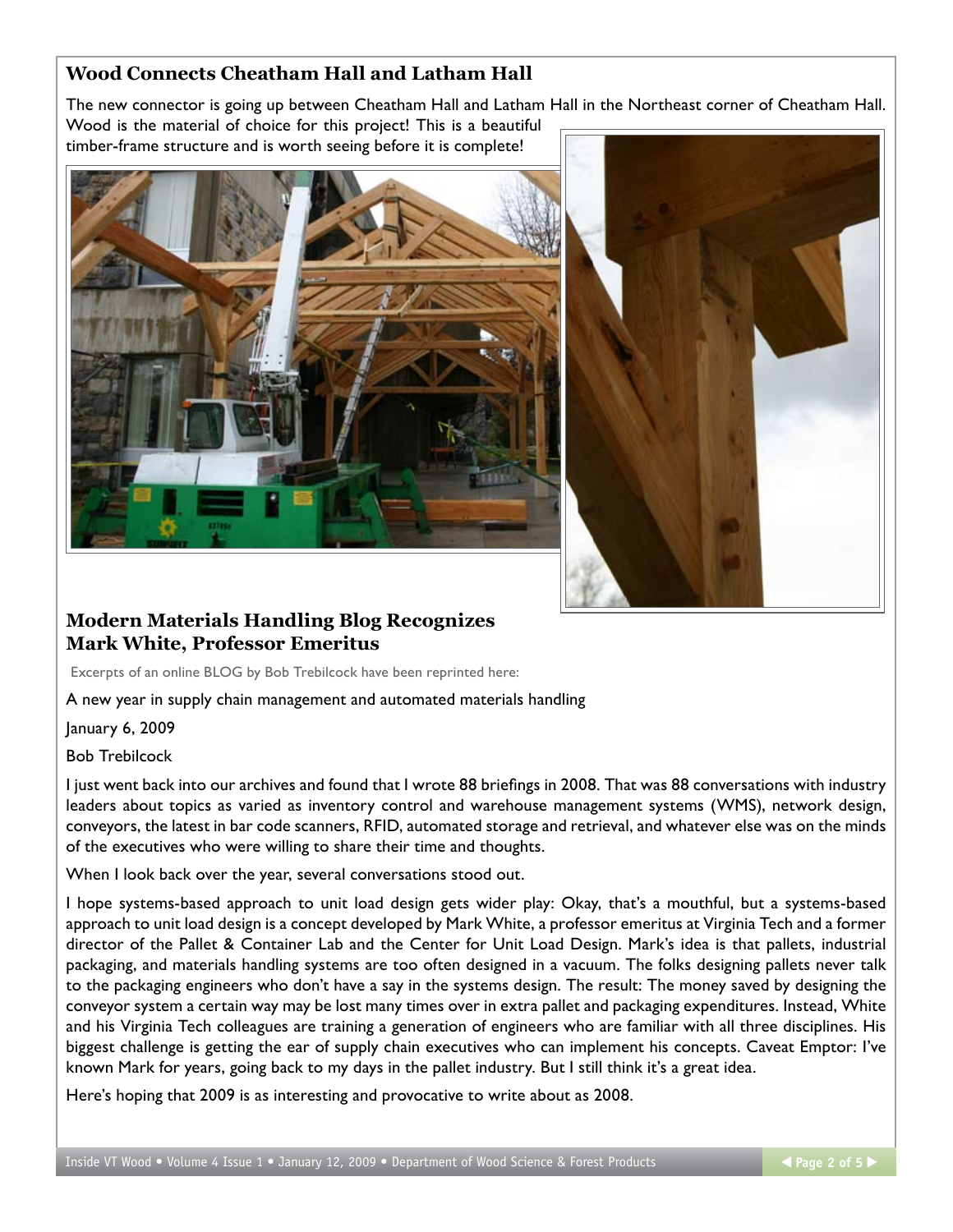### **Wood Products Operations Management Students complete a "Total Productive Maintenance" project.**

Students in Professor Earl Kline's Wood Products Operations Management course successfully completed their final Fall 2008 project by applying Total Productive Maintenance (TPM) concepts to the Department's portable sawmill. For many years, the portable sawmill broke down frequently during laboratory classes causing delays, extended lab periods, and necessitated expensive emergency repairs. The student team determined the sawmill was out of service for maintenance issues nearly a third of the time during lab sessions! This downtime is not only costly in terms of lost time and expensive expedited maintenance but it also takes the fun out of the teaching and learning experience for students, instructors, and staff. As such, the sawmill was an ideal case study for students to test and apply "hands-on" maintenance management concepts learned in Kline's class.

TPM is a comprehensive preventative maintenance management and improvement system that was developed by General Electric in the 1980s and has been proven in application to be an outstanding cost savings method by many manufactures in the U.S. The goal of the student project was to restore the sawmill back to its original equipment condition and create a standard year-round maintenance schedule that would sustain equipment uptime to 99 percent or better. Downtime statistics are currently being collected and maintenance audits are regularly conducted in 2009 to ensure that the sawmill uptime goal is sustained.

Please contact Earl Kline if you are interested in learning more about the students' sawmill TPM project.



The TPM Team — L-R: Jonathan Pace, Ryan Anthony, Becky Dawson, Sarah Hutchinson, Jennifer Dvorsky, Adam Scouse, Matt Black, Jonathan Post, David Jones (instructor), Brian Thompson, Daniel Fore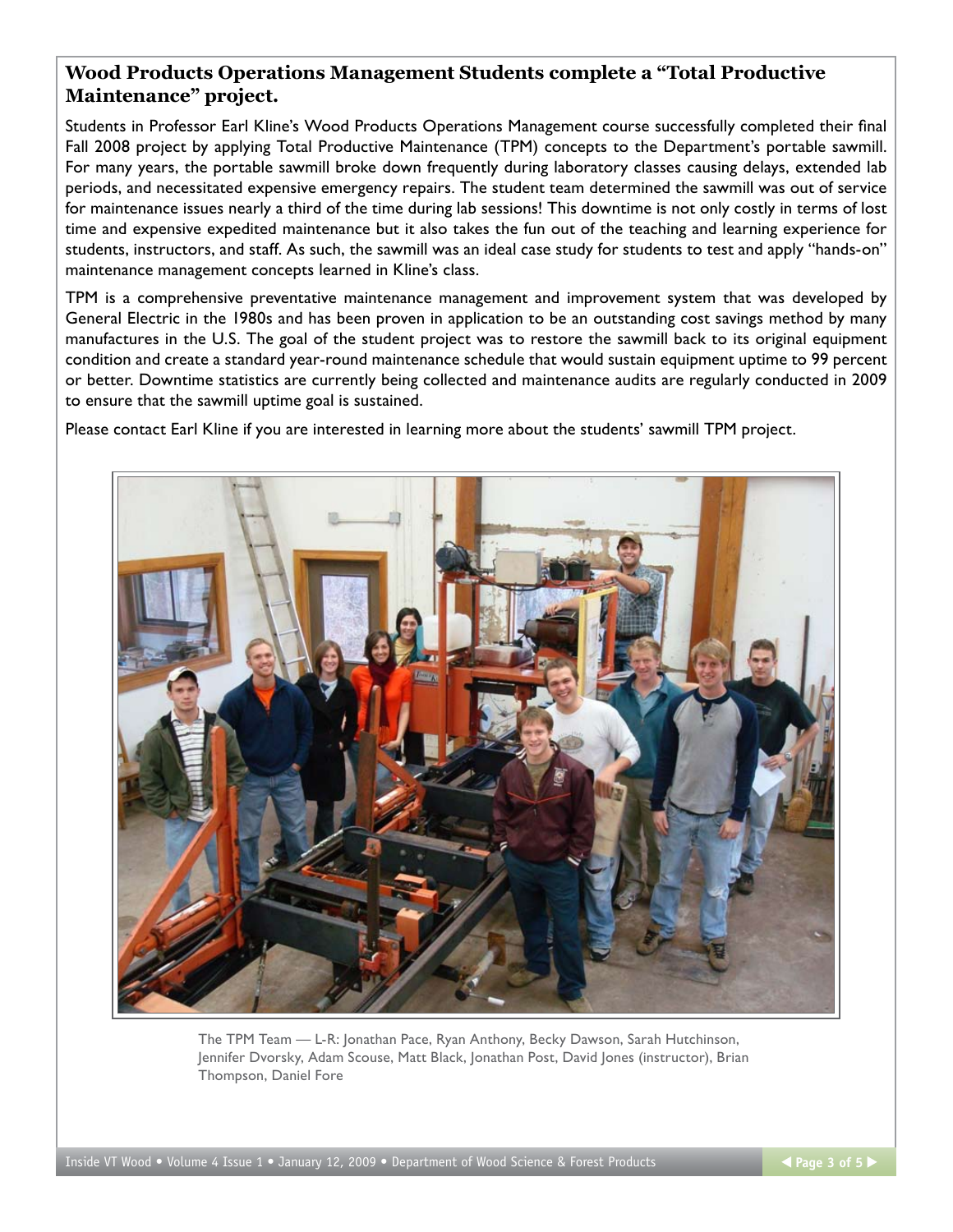## **ICPF Donates Squeezer Compression Test System**

As part of their mission to support packaging schools, the International Corrugated Packaging Foundation donated a Squeezer Compression Test System to the Center for Unit Load Design. The Squeezer, manufactured by Lansmont Corporation and sold to ICPF at a discounted rate, is valued at \$35,000. Housed in the new packaging lab, the equipment will allow our students to design and test packages, as they would do in a job application, as part of the classroom environment. Unlike the center's current unit load and pallet compression testers, the Squeezer is dedicated to box/package top-to-bottom compression strength (up to 5,000 lbs./30  $\times$  30 in. platen) with more precision measurement. The system is



specifically designed to quantify box performance so that the effect of various board mediums, closures and interior partitions can be factually compared. The Squeezer will also expand the center's contract testing offerings.

#### **Lansmont Corp. Donates Field Data Recorder**

Additionally, Lansmont Corporation donated a SAVER™ 9x30 Field Data Recorder to the center. This neat little gadget, when placed in a box, captures drops, impacts, vehicle motion and vibration during box transport. It's GPS capabilities allow you to track the package during transport by downloading to Google Earth - every bump, jostle, and



transport speed is recorded along the way. The center first tested the device by placing it in Ryan Anthony's trunk for his Thanksgiving break journey home to Baltimore. Every movement of Ryan's (aka Speed Demon's) vehicle was recorded on the trip, including every fast food stop, traffic jam, and detour to his girlfriend's house. To see the SAVER and the fascinating data from this trip, contact Ralph Rupert.